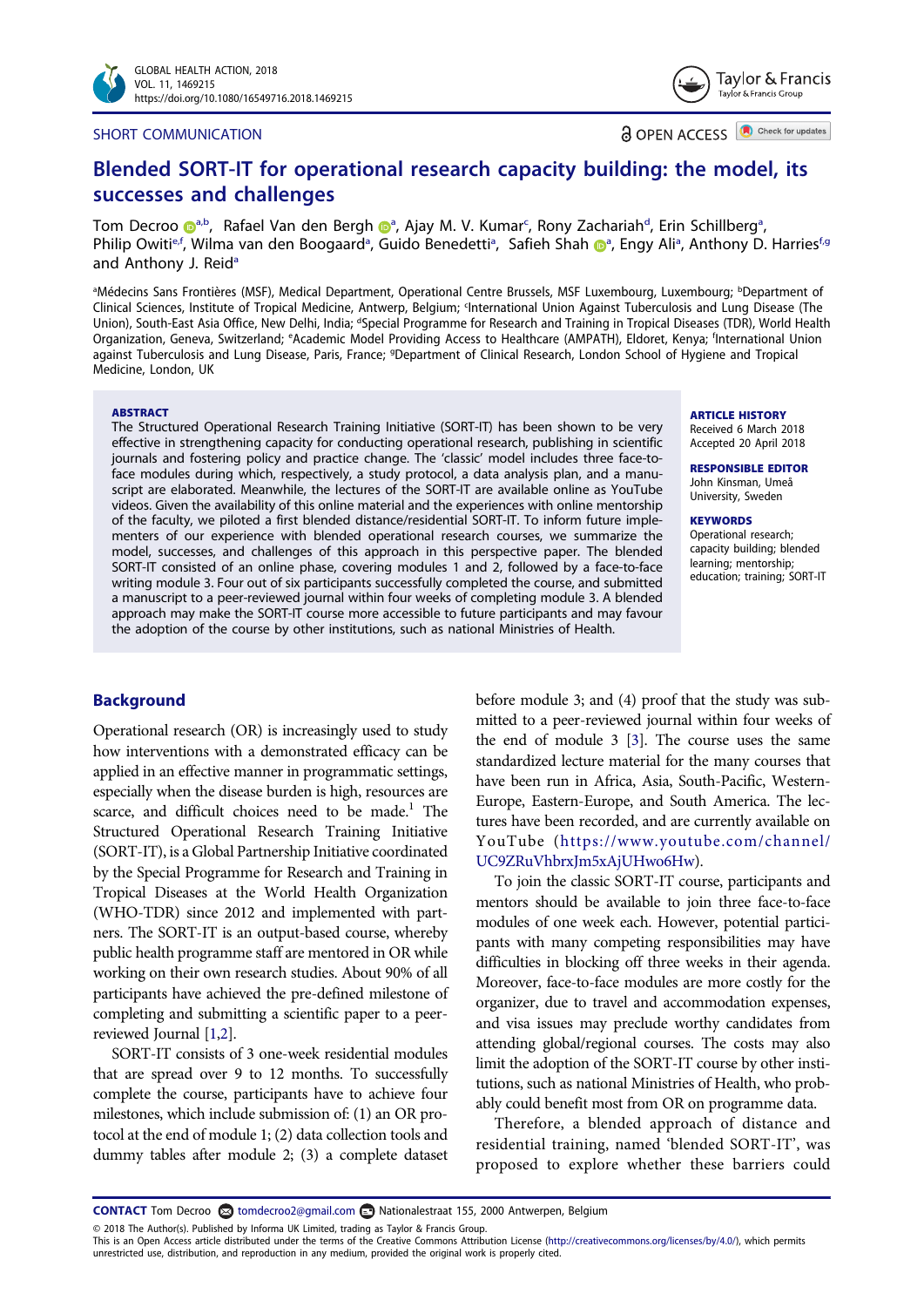be overcome, while safeguarding the course's core principles. The SORT-IT staff agreed to provide modules 1 and 2 online. We anticipated a weekly student investment time of eight hours, with one lecture and one assignment per week. But we agreed that module 3 should remain face-to-face as close contact between participants and mentors and dedicated time was thought to be critical for developing and finalizing a scientific paper. The first blended SORT-IT course was piloted by Médecins Sans Frontières (MSF) Luxembourg between October 2015 and April 2016. Six participants associated with MSF were enrolled. As in the classic SORT-IT, mentors had complementary skills, including statistical and editorial experience. We aimed at including participants with a basic knowledge of managing a database and performing descriptive statistics, given that the blended SORT-IT included fewer lectures on these aspects.

In this short communication we report how the classic SORT-IT course was adapted to fit a blended approach. In addition, we report the output, challenges encountered, and recommendations for future blended SORT-IT courses. The sources of data that are presented here include the documents that were used during the course implementation and the evaluations by the participants and mentors.

# The model

[Table 1](#page-1-0) shows how the building blocks of the classic SORT-IT course were translated to a blended version. Modules 1 and 2 of the classic SORT-IT were provided during the online phase using the same structured approach. Participants and their mentors navigated through the different steps: first, they identified a research question; second, they developed the Introduction, Methods, and Ethics sections of a study protocol; and finally, they created dummy tables and conducted a draft data analysis. Input consisted of lectures shown through YouTube videos and weekly assignments. The course content of modules 1 and 2 of the blended SORT-IT was similar to the classic SORT-IT, except for the lectures on EpiData. As we expected participants to already have an existing database, lectures on the use of EpiData were not included. The face-to-face module of the blended SORT-IT was similar to the module 3 of the classic SORT-IT.

<span id="page-1-0"></span>

|          | SORT-IT - classic                                                                                                                                                                                                                                                                                                                                                                                                                                                                                                                                                 | Blended SORT-IT <sup>(a)</sup>                                                                                                                                                                                                                                                                                                                                                                                                                                                                                                                                                                                                                                                                                                                                                                                                                                                                                                                                                                                                                                                                                                   |
|----------|-------------------------------------------------------------------------------------------------------------------------------------------------------------------------------------------------------------------------------------------------------------------------------------------------------------------------------------------------------------------------------------------------------------------------------------------------------------------------------------------------------------------------------------------------------------------|----------------------------------------------------------------------------------------------------------------------------------------------------------------------------------------------------------------------------------------------------------------------------------------------------------------------------------------------------------------------------------------------------------------------------------------------------------------------------------------------------------------------------------------------------------------------------------------------------------------------------------------------------------------------------------------------------------------------------------------------------------------------------------------------------------------------------------------------------------------------------------------------------------------------------------------------------------------------------------------------------------------------------------------------------------------------------------------------------------------------------------|
| Module 1 | Provided lectures include<br>• Introduction to OR and SORT-IT<br>Examples of OR<br>• Literature review<br>• Study designs used in OR<br>• Statistics<br>• Research ethics principles<br>• Citation and referencing<br>• Authorship rules<br>After the lectures, participants meet with their mentors, and develop<br>stepwise the protocol, whereby every new version elaborated by the<br>participant is revised by the mentor. Different sections (Objectives,<br>Introduction, Methods) are presented and commented upon during<br>different plenary sessions. | Step 1: YouTube videos provide an introduction to OR and<br>SORT-IT. As assignment, participants describe barriers they<br>anticipate facing when engaging with their study.<br>Step 2: YouTube videos show examples of OR. Participants<br>develop the OR question with support from their mentors.<br>Step 3: A YouTube video shows how to conduct a literature<br>review. An example of an Introduction from another study<br>protocol is shared. Participants develop the Introduction of their<br>study protocol with support from their mentors.<br>Step 4: YouTube videos explain study designs and terms often<br>used in OR, basic statistics, and an example of a study protocol.<br>Participants develop the Methods of their study protocols with<br>support from their mentors.<br>Step 5: YouTube videos explain research ethics, citation and<br>referencing, and authorship rules. Participants add an Ethics<br>section, edit the references, and add authors to the protocol,<br>and then finalize their study protocols with support from their<br>mentors. The protocol is then submitted for ethics review. |
| Module 2 | Provided lectures include<br>• EpiData software for encoding and analysing data<br>• Data analysis plan<br>After the lectures, participants meet with their mentors, and develop<br>the EpiData database, data analysis plan, and dummy tables/graphs.                                                                                                                                                                                                                                                                                                            | Step 6: A Word document explains the concept of dummy<br>tables and gives an example. Participants develop dummy<br>tables with support from their mentors.<br>Step 7: Participants perform descriptive statistics using their<br>study data with support from their mentors. A Word document<br>is shared summarizing frequently used statistics.                                                                                                                                                                                                                                                                                                                                                                                                                                                                                                                                                                                                                                                                                                                                                                               |
| Module 3 | Provided lectures include<br>• Presentation of tables and figures<br>• What do editors expect?<br>Example of an introduction and method<br>Example of results<br>Example of a discussion<br>• Finalization of the manuscript: title, authors, affiliations, refer-<br>ences<br>After the lectures, participants meet with their mentors, and develop                                                                                                                                                                                                              | The writing module is similar for both the classic and blended<br>SORT-IT<br>Participants meet as a group for the first time for this writing<br>module, and spend the first two days on summarizing data and<br>presenting the data in tables and figures.<br>After a resting day, the subsequent five days are similar to what<br>is provided in module 3 of the classic SORT-IT.                                                                                                                                                                                                                                                                                                                                                                                                                                                                                                                                                                                                                                                                                                                                              |

SORT-IT: Structured Operational Research Training Initiative.<br><sup>(a)</sup> YouTube videos used during blended SORT-IT: <https://www.youtube.com/channel/UC9ZRuVhbrxJm5xAjUHwo6Hw>.

stepwise the manuscript, whereby every new version elaborated by the participant is revised by the mentor. Different sections (Introduction, Methods, Results, Discussion) are presented and commented upon during different plenary sessions.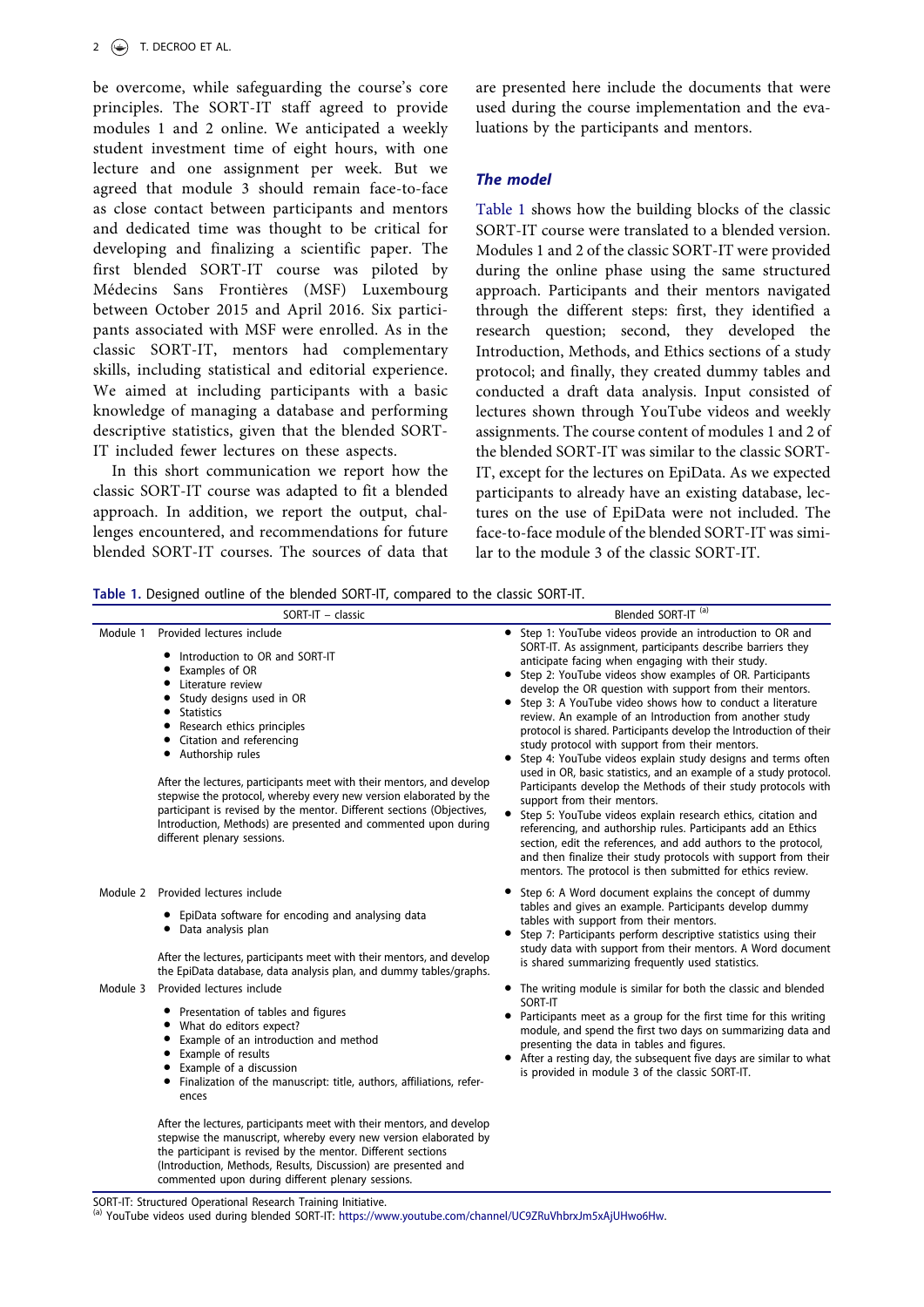[Table 2](#page-2-0) shows how milestones were slightly adapted to fit the blended SORT-IT. [Figure 1](#page-2-1) shows the timeline and content of the online and face-toface modules.

# **Outputs**

[Table 3](#page-2-2) shows how five participants who joined the face-to-face writing module scored several key aspects of the course at the end of module 3. Participants were especially satisfied with the availability and support of mentors during the online module:'My mentors were very supportive and helpful in clarifying the objectives and developing the protocol (that was an important educational process). It was a "back and forth" process in which they were both quick and precise.' Overall, participants were satisfied: 'I learnt a lot from my colleagues and mentors. The presenta-

<span id="page-2-0"></span>Table 2. Milestones for the blended SORT-IT, compared to the classic SORT-IT.

|                | $SORT-T - classic$                                                                                                                                                                                                                     | Blended SORT- IT                                                                                                                                                                                                             |
|----------------|----------------------------------------------------------------------------------------------------------------------------------------------------------------------------------------------------------------------------------------|------------------------------------------------------------------------------------------------------------------------------------------------------------------------------------------------------------------------------|
| Milestone      | <b>Three weeks after the end of module 1:</b> Submission of the<br>research protocol and the completed ethics form to the module<br>director, course coordinator, and respective ethics committee.                                     | After finishing step 5:<br>Submission of the research protocol and the completed ethics<br>form to the mentor, course coordinator, and respective ethics<br>committee.                                                       |
| Milestone      | Two weeks after the end of module 2:                                                                                                                                                                                                   | After finishing step 5:                                                                                                                                                                                                      |
|                | Submission of data documentation sheet, EpiData triplet files<br>(ges, rec, and chk files) and dummy tables to the module director<br>and course coordinator.                                                                          | Submission of dummy tables/graphs to the mentor and course<br>coordinator.                                                                                                                                                   |
| Milestone<br>3 | Six weeks prior to the start of module 3: Submission of<br>completed datasets and draft analysis to the module 2 facilitators<br>and course coordinator.                                                                               | Two weeks prior to the start of module 3: Submission of<br>completed datasets and draft analysis to the mentor and course<br>coordinator                                                                                     |
| Milestone      | Four weeks after the end of module 3:                                                                                                                                                                                                  | Four weeks after the end of module 3:                                                                                                                                                                                        |
| 4              | Submission of a paper to a peer-reviewed journal: copy of the<br>submitted paper and electronic confirmation of receipt of the<br>submitted paper by the journal to be sent to both the module<br>director and the course coordinator. | Submission of a paper to a peer-reviewed journal: copy of the<br>submitted paper and electronic confirmation of receipt of the<br>submitted paper by the journal to be sent to both the mentor<br>and the course coordinator |

SORT-IT: Structured Operational Research Training Initiative



<span id="page-2-1"></span>Figure 1. Timeline of the online and face-to-face module of the blended SORT-IT. W: week; D: day

<span id="page-2-2"></span>

|  |                                                                                                         | Expedient Cool |  | Arraya an Indufficiant Vancinaa |  |
|--|---------------------------------------------------------------------------------------------------------|----------------|--|---------------------------------|--|
|  | Table 3. Score for six indicators, by five participants, at the end of module 3 of the blended SORT-IT. |                |  |                                 |  |

|                                                                                                         | Excellent<br>(4 points) | Good<br>(3 points) | Average<br>(2 points) | Insufficient<br>(1 point) | Very poor<br>$(0$ points) | Score on 20<br>points <sup>5</sup> | $\%$ |
|---------------------------------------------------------------------------------------------------------|-------------------------|--------------------|-----------------------|---------------------------|---------------------------|------------------------------------|------|
| Online course materials                                                                                 |                         | 4                  |                       | 0                         |                           | 16                                 | 80   |
| Scheduling of the online course                                                                         |                         | 4                  | 0                     | 0                         |                           | 16                                 | 80   |
| Mentor support during the online part of<br>the course                                                  |                         |                    | 0                     | 0                         |                           | 17                                 | 85   |
| Level of preparation at the end of the<br>online part of the course, for joining the<br>writing module? |                         |                    | $\Omega$              |                           | 0                         | 14                                 | 70   |
| Overall content of the writing module                                                                   |                         | $\Omega$           | 0                     | 0                         |                           | 20                                 | 100  |
| Overall format of the writing module<br>(duration, schedule)                                            |                         |                    |                       |                           |                           | 14                                 | 70   |
| <b>Total</b>                                                                                            |                         |                    |                       |                           |                           | 16.2                               | 80.8 |

<sup>\$</sup>Calculated as the sum of the products of the number of participants and the value that corresponds with each score.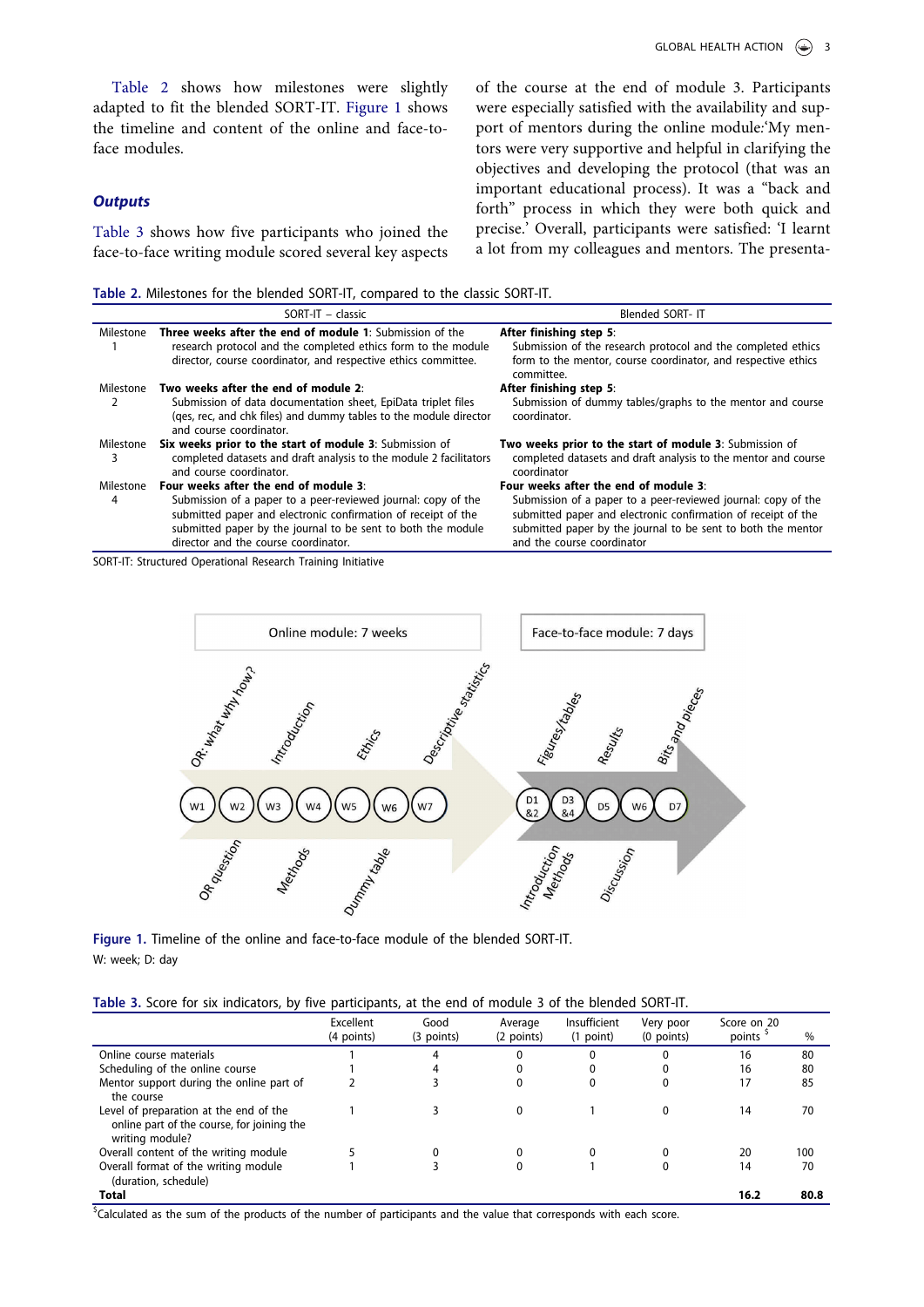tions were very useful and straight to the point and practical. ' This was reflected in the score of 80.8%. However, participants felt they could have been better prepared during the online module. The use of a central online repository could have improved the oversight during the online module. Moreover, the experience during the face-to-face writing module was rated as very intense.

[Table 4](#page-3-0) summarizes the outputs from the course. One out of six participants dropped out before milestone 1, as he left for a mission and was scheduled to join another SORT-IT course. The remaining five participants managed to develop a protocol (milestone 1), dummy tables (milestone 2), submitted a dataset (milestone 3), and were able to join the writing module 3, although most submitted their datasets late. All participants in the face-to-face writing module completed a draft manuscript at the end of the module. Four participants achieved the fourth and final milestone – submitting their manuscript to a peer-reviewed journal before the deadline. One participant did not submit a manuscript and thus failed. Her manuscript later served as a dissertation, submitted for obtaining a degree in Master of Public Health. One participant achieved milestone 4, but had to withdraw the paper after submission, because one partner of the multi-centric sites did not agree with the publication of the data. Three manuscripts were published by the end of September 2017, 17 months after completing the course.

# **Challenges**

[Table 5](#page-4-0) summarizes the challenges encountered during the course, and shows recommendations. The main challenges were related to obtaining and preparing the data before arriving at module 3. Moreover, as some participants were less experienced than expected in managing and analysing data, most of their data cleaning and analysis had to be done during the face-to-face module. This put a lot of pressure on both the participants and mentors. Therefore, future organizers of blended SORT-IT courses should consider placing more emphasis on data analysis during the distance phase or extending the face-to-face writing module by an extra day. Alternatively, they could take up a short course on statistics prior to enrolment on a SORT-IT course.

# **Discussion**

Between October 2015 and April 2016, the operational research course, SORT-IT, was adapted to a blended format consisting of an online phase covering modules 1 and 2, followed by a face-to-face writing module 3. Four out of six participants successfully completed the course, and submitted a manuscript to a peer-reviewed

<span id="page-3-0"></span>

|                    |                              | Table 4. Output of the MSF Luxembourg blended SORT-IT pilot, held between October 2015 and April 2016. |                          |                                       |           |                                   |                                                                                                                                                                                                                            |               |                                 |
|--------------------|------------------------------|--------------------------------------------------------------------------------------------------------|--------------------------|---------------------------------------|-----------|-----------------------------------|----------------------------------------------------------------------------------------------------------------------------------------------------------------------------------------------------------------------------|---------------|---------------------------------|
|                    |                              | Reason for joining the                                                                                 |                          |                                       |           |                                   | Final draft of a manuscript at the                                                                                                                                                                                         |               | Publication status, by 30/09/   |
|                    | Profile                      | blended SORT-IT                                                                                        | Research subject         | Milestone 1 Milestone 2               |           | Milestone 3                       | end of the writing module                                                                                                                                                                                                  | Milestone 4   | 2017 (17 months after module 3) |
| Participant 1 WASH |                              | participant showed interest<br>No call was open when the                                               | Ebola Virus Disease      | Not completed Dropped out Dropped out |           |                                   | Dropped out                                                                                                                                                                                                                | Dropped out   | Dropped out                     |
| Participant 2      | $\frac{1}{2}$                | Availability didn't match the Ebola Virus Disease<br>classic SORT-IT                                   |                          | Completed                             | Completed | Dataset submission<br>was delayed | Completed                                                                                                                                                                                                                  | Not completed | Not published                   |
| Participant 3 MD   |                              | Availability didn't match the Mental Health<br>classic SORT-IT                                         |                          | Completed                             | Completed | Dataset submission<br>was delayed | Completed                                                                                                                                                                                                                  | Completed     | Published                       |
|                    | Participant 4 Epidemiologist | Not selected for a previous<br>SORT-IT                                                                 | Vaccination              | Completed                             | Completed | Dataset submission<br>was delayed | Completed                                                                                                                                                                                                                  | Completed     | Not published                   |
|                    |                              | Participant 5 Physiotherapist Not selected for a previous<br>SORT-IT                                   | Physiotherapy            | Completed                             | Completed | Completed                         | Completed                                                                                                                                                                                                                  | Completed     | Published                       |
| Participant 6 MD   |                              | participant showed interest people living with HIV<br>No call was open when the                        | Viral load monitoring in | Completed                             | Completed | Dataset submission<br>was delayed | Completed                                                                                                                                                                                                                  | Completed     | Published                       |
|                    |                              |                                                                                                        |                          |                                       |           |                                   | MSF-OCB: Médecins sans Frontières – Operational Centre Brussels; WASH: water, sanitation and hygiene; MD: medical doctor; DRC: Democratic Republic of Congo; SORT-IT: Structured Operational Research Training Initiative. |               |                                 |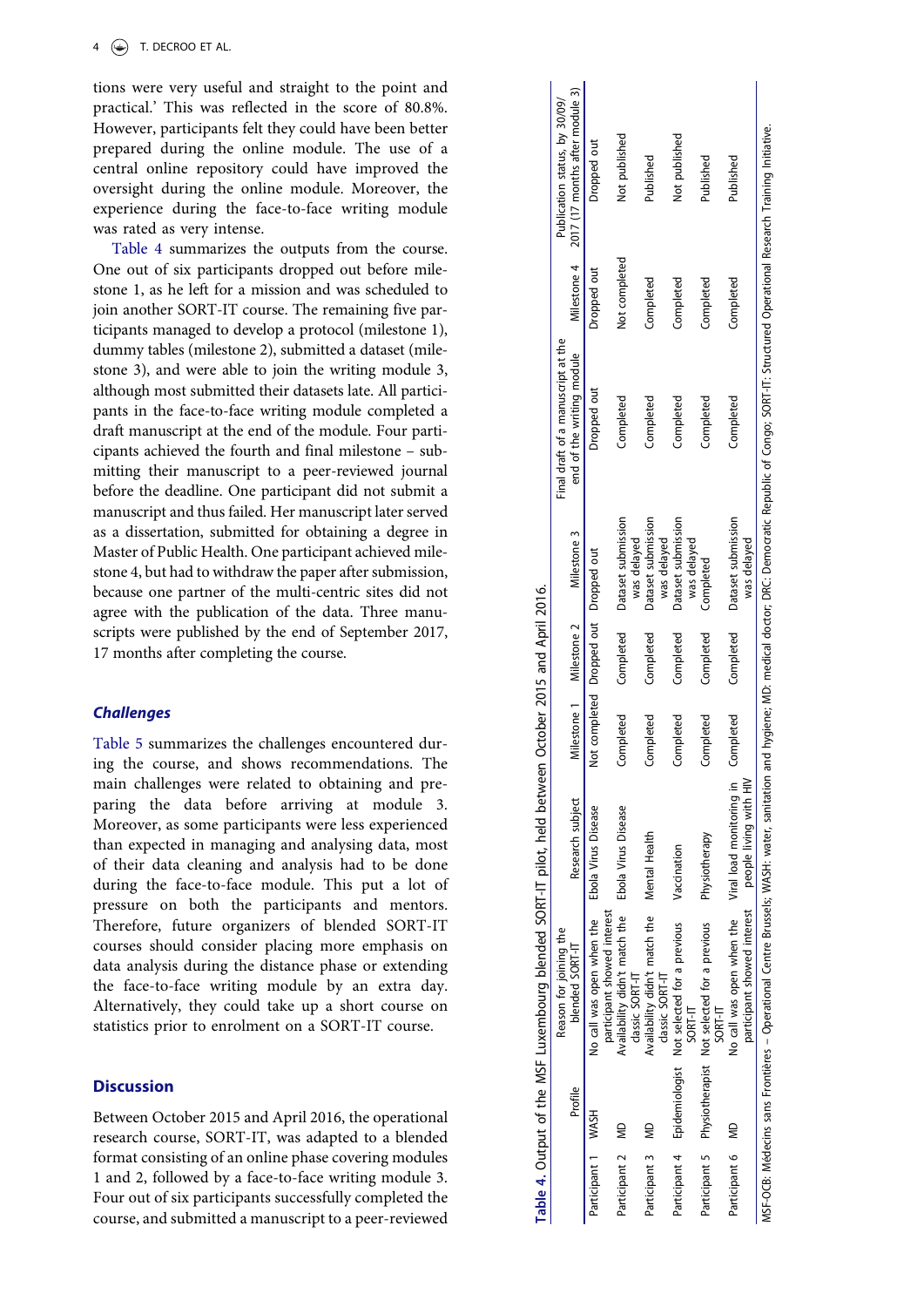<span id="page-4-0"></span>Table 5. Challenges, solutions applied during the blended SORT-IT, and recommendations for future blended SORT-IT courses.

|                                                        | Challenges                                                                                                                                                                                                                                                                                                                         | Solutions applied during the<br>implementation of the<br>blended SORT-IT                                                                                                                                                                                 | Recommendations for future blended SORT-IT<br>courses                                                                                                                                                                                                                                                                                                             |
|--------------------------------------------------------|------------------------------------------------------------------------------------------------------------------------------------------------------------------------------------------------------------------------------------------------------------------------------------------------------------------------------------|----------------------------------------------------------------------------------------------------------------------------------------------------------------------------------------------------------------------------------------------------------|-------------------------------------------------------------------------------------------------------------------------------------------------------------------------------------------------------------------------------------------------------------------------------------------------------------------------------------------------------------------|
|                                                        | Selection criteria The participants had varying degrees of<br>comfort with data analysis. This course was<br>intended for those with adequate analysis<br>skills, and not all participants possessed<br>them.                                                                                                                      | Mentors were intensively<br>involved in data cleaning<br>and analyses, especially<br>during the first three days<br>of the writing module.                                                                                                               | Provide the course to participants with a basic<br>experience in operational research and data<br>analysis.                                                                                                                                                                                                                                                       |
| Online course<br>platform                              | Emails were used, but were difficult to track<br>in the inboxes of both mentors and<br>participants. As a result, it was not always<br>easy to follow.                                                                                                                                                                             | To engage participants and<br>mentors more emails than<br>strictly necessary were sent.                                                                                                                                                                  | Consider Dropbox for the submission of<br>documents, and subsequent versions of study<br>protocols and dummy tables.                                                                                                                                                                                                                                              |
| Online course<br>material                              | The YouTube videos were used and were<br>seen as a positive influence. However, the<br>subjects of the presented examples should<br>cover other themes than HIV & TB only.<br>Students felt they could have benefitted<br>from more lectures on statistics and<br>software that can be used for data capture<br>and data analysis. | Not applicable                                                                                                                                                                                                                                           | Consider developing YouTube videos covering a<br>broader range of subjects.                                                                                                                                                                                                                                                                                       |
| Availability of<br>participants<br>and mentors         | Mis-match of availability of the participants<br>and mentors delayed development of the<br>study protocols and submission of datasets<br>and dummy tables. Although regular<br>updates and suggested deadlines were<br>communicated, often the participants were<br>not able to meet them.                                         | applied flexibly                                                                                                                                                                                                                                         | Deadlines were extended, and The availability of mentors could be organized<br>differently during the online phase. Mentors<br>could take turns, and be available for a specific<br>task involving all participants during a short<br>period, instead of being continuously available<br>for a long period for one participant.<br>Apply deadlines more strictly. |
| Preparedness for<br>module 3, the<br>writing<br>module | Most of the participants arrived at the writing<br>module with less-well-developed datasets<br>than usual for SORT- IT courses. This put<br>extra pressure on participants and mentors<br>to complete the write-up.                                                                                                                | Given the delayed submission<br>of datasets, the usual first<br>two days of table<br>development spilled over<br>into the third (rest) day.<br>Fortunately, having that<br>extra day helped to have a<br>product ready for writing<br>on the fourth day. | Foresee three days on tables and figures.<br>Ensure that at least half of the mentors are<br>experienced in data cleaning and analyses.                                                                                                                                                                                                                           |

SORT-IT: Structured Operational Research Training Initiative.

journal within four weeks of completing module 3 (milestone 4).

To assess the performance of SORT-IT courses, ambitious 80-80-80-80 targets are employed. The following four indicators should have a score of 80% or more: (1) the proportion of the total course marks given by the participants; (2) the proportion of enrolled participants who achieved milestone 4; (3) the proportion of submitted papers that were accepted, in press or published within 18 months of first submission; (4) the proportion of participants who completed their projects and provided followup information within 18 months on whether their projects informed policy and practice change [[3](#page-5-2)].

<span id="page-4-1"></span>For the evaluation of this course we assessed these indicators. The overall score from the five participants who joined the writing module was 80.8%. But only four out of six (66.7%) participants completed milestone 4 and three out of four submitted manuscripts were published (milestone 3). Hence, the 80-80-80-80 targets were not met, which contrasts with the success of the classic SORT-IT [[1,](#page-5-0)[2\]](#page-5-1). On the other hand, the proportion who successfully published is higher than that of some other OR courses [[4](#page-5-3)]. The output could be improved if lessons learnt from this pilot experience are applied. Future Blended SORT-IT courses may consider a more rigorous selection of participants, taking into consideration data management skills. The pilot Blended SORT-IT was organized for MSF-affiliated participants only, and they were not selected out of a large group of candidates, as is the case for the classic version [[3\]](#page-5-2). To maximize the chance of identifying candidates with the desired profile and thus a successful completion of the SORT-IT course, it may be desirable to offer the possibility of applying to a wider audience [[3](#page-5-2)].

On the other hand, we think that the course achieved one of its important aims: capacity building in OR. The five participants who completed the course developed a scientific manuscript, step by step, addressing the research question they brought to the course. During this process they acquired skills to identify an OR question and write up a protocol and a manuscript. Previous studies have shown that after the course about half of the alumni complete a new research project and about one in three participants joins a SORT IT course as a facilitator, which shows a steadily increasing capacity for OR [\[5](#page-5-4)–[7\]](#page-5-5).

<span id="page-4-2"></span>In conclusion, the blended SORT-IT was conceived as a complementary approach to building OR capacity. It may be suitable for participants with a basic knowledge of statistics, and a commitment to achieving the goals of the course, but who